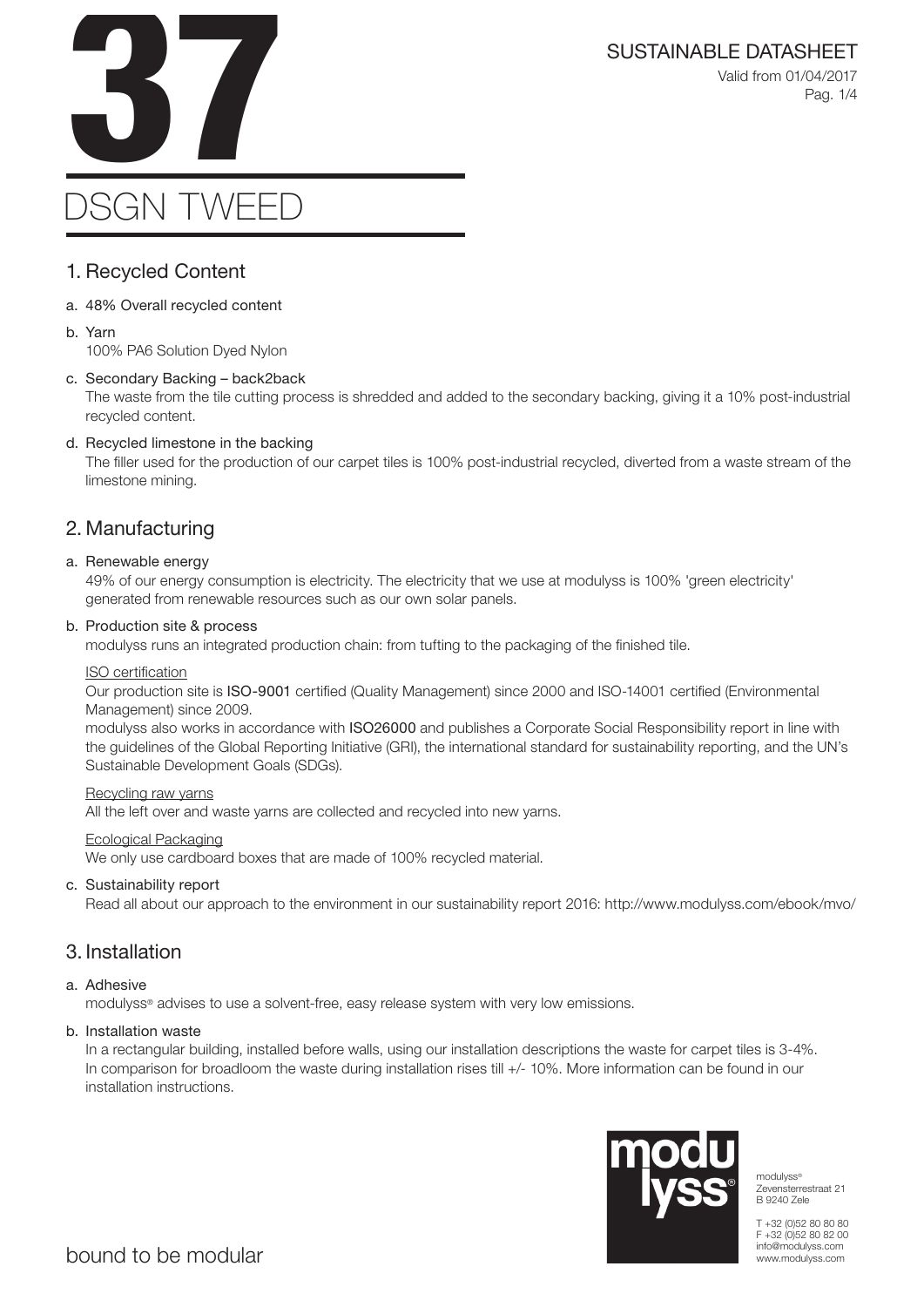### SUSTAINABLE DATASHEET

product: DSGN Tweed Pag. 2/4

### 4. End of Life

a. Re-use

At the end of life, after cleaning, carpet tiles can be re-used in non-critical areas, to extend the product life.

b. Recycling

Carpet tiles can be used as raw material for the backing of new carpet tiles in our back2back program.

c. CARE

Partnership modulyss®/Vanheede Environment Group in which carpet tiles are converted into secondary fuel to reduce  $\mathrm{CO}_2$  emissions significantly. The minerals are extracted from the carpet tiles and recycled into raw material for the cement production industry, which results in  $\pm$  50% recycling of our carpet tiles.

### 5. Voc's & Chemical Substances

This product fulfills the testing criteria for emissions of:

- a. DIBT (DE) Deutsche Institute für BauTechnik TVOC28<1,0 mg/m³ This product is DIBT-certified, Abz-nummer Z-156.601-604.
- b. CRI (US and international) Carpet & Rug Institute

Compliant to the requirements of Green Label Plus, GLP 1100 (see LEED®, point 6.b)

c. GUT (DE)

Gemeinschaft Umwelfreundlicher Teppichboden

TVOC28<100 μg/m³

This product meets the GUT-criteria, GUT-license number CD42F042. These criteria include VOC tresholds, odour and chemical substances.

d. REACH (EU)

modulyss® complies with the strict European REACH standards.

e. Sundahus (SE)

SundaHus Miljödata is a system of health and environmental assessment of products in the construction and real estatebusinesses. The core of the system is a database of substances, materials and products. B-rating.

f. M1 (FI)

This certificate is granted by the Building Information Foundation RTS sr. The aim of the classification is to enhance the development and the use of low-emitting building materials to create a healthy indoor environment.

## 6. Environmental Product Declaration (EPD)

An EPD is a standardized way to provide information on the environmental impact of a product during the entire life. They include information on the environmental impact of raw material extraction and production, energy use and efficiency, content of materials and chemical substances, emissions to air, soil and water and waste generation. A product-specific EPD in accordance with the ISO14025 and EN15804, is available for this product. The EPD-declaration-number is EPD-MOD-20170077-CBC1-EN.



modulyss® Zevensterrestraat 21 B 9240 Zele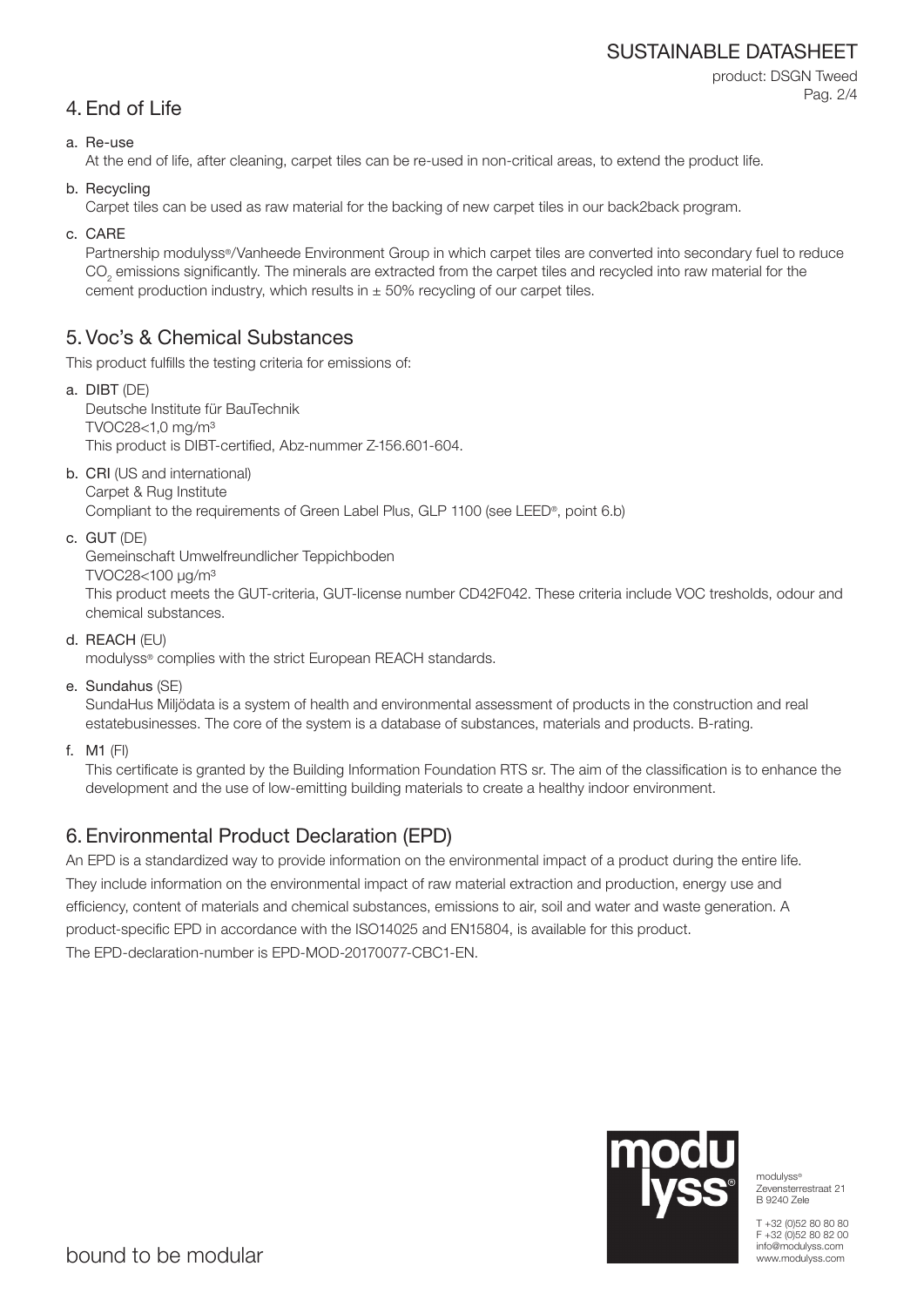SUSTAINABLE DATASHEET

### 7. Compliance to Green Building Certifications

product: DSGN Tweed Pag. 3/4

### a. BRE Global (UK)

Building Research Establishment This product can contribute towards credits in:

### Hea 02 – Indoor Air Quality

To recognise and encourage a healthy internal environment through the specification and installation of appropriate ventilation, equipment and finishes.

- Use of a low-emission adhesive on installation (BN EN 13999-1:2007) can contribute to this credit.
- modulyss® carpet tiles meet the requirements of EN14041, including E1 classification for formaldehyde emissions, and can contribute to the credit for a healthy indoor air quality.

### Hea 05 – Acoustic performance

To ensure the buildings' acoustic performance including sound insulation meet the appropriate standards for its purpose. This product is highly sound-absorbent. It reduces contact noise by 24 decibels (ΔL<sub>w</sub> - ISO 10140) and has an absorption coefficient of 0.15 (ISO 354).

### MAT 1 – Life Cycle Impact

### BREEAM Rating Offices

Certificate ENP 428 ag, A rating – Eco point score 0.332

To recognise and encourage the use of construction materials with a low environmental impact (including embodied carbon) over the full life cycle of the building. For more information on the Green Guide to Specification visit www.bre. co.uk/greenguide or www.greenbooklive.com

### MAT 5 – Designing for Robustness

To recognise and encourage adequate protection of exposed elements of the building and landscape, therefore minimising the frequency of replacement and maximising materials optimisation. This product satisfies the requirements of EN1307 classification, class 33 - LC2 for intensive use in a contract environment.

### WST 01 – Construction Waste Management

To promote resource efficiency via the effective management and reduction of construction waste. This product can contribute to waste reduction on site. See item 3, installation, for more details. Concerns cutting waste on installation of carpet tiles.

### b. LEED (US and international)

Leadership in Energy and Environmental Design modulyss products can contribute to the following LEED v4 credits:

- MR credit: Interiors Life-Cycle Impact Reduction
- MR credit: Building product disclosure and optimization Environmental Product Declarations

MR credit: Building product disclosure and optimization - Sourcing of raw materials MR4 Post-Industrial recycled content: 48% MR4 Post-Consumer recycled content: 0%

- MR credit: Building product disclosure and optimisation Material ingredients
- MR credit: Construction and demolition waste management
- EQ credit: Low emitting materials
- EQ credit: Indoor air quality assesment
- EQ credit: Acoustic performance.

Products are not reviewed under LEED, LEED credit requirements cover the performance of materials in aggregate, not the performance of individual products of brands. For more information on LEED, visit www.usgbc.org/contact

c. HQE (FR)

### Haute Qualité Environnementale

In 2005 modulyss® was awarded the HQE certificate by FDES in accordance with NF P01 010. This product can contribute to seven of the 13 HQE targets as follows:



modulyss® Zevensterrestraat 21 B 9240 Zele